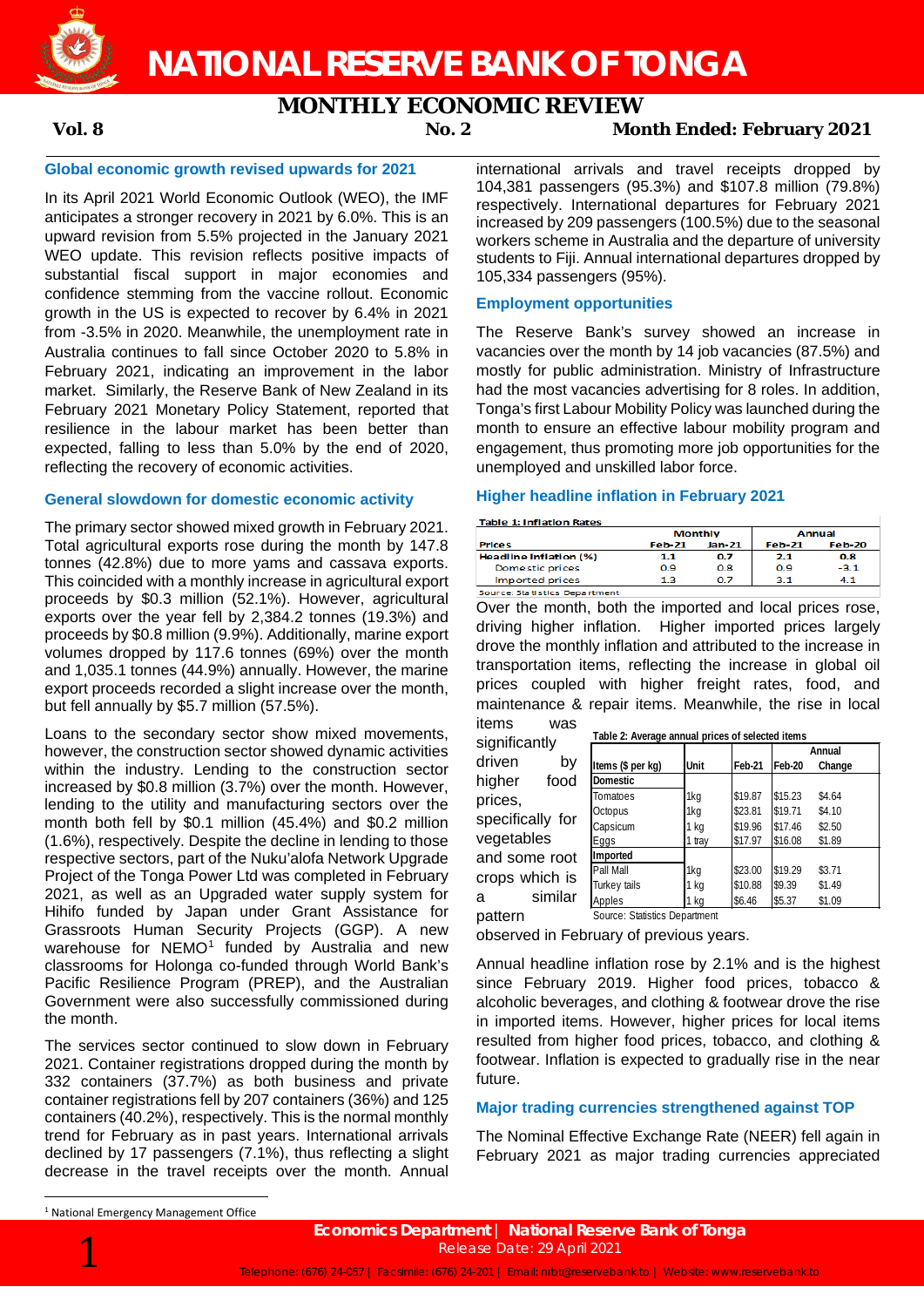

## **MONTHLY ECONOMIC REVIEW**<br>Moreon 2

**Vol. 8 No. 2 Month Ended: February 2021**

against the Tongan Pa'anga (TOP). However, the Real Effective Exchange Rate (REER) index rose over the month, after 10 consecutive months of decline. This reflected Tonga's higher inflation.

**Table 3: Effective Exchange Rates**

|                                        | Monthly<br><b>Feb-21</b> | <b>Jan-21</b> | %      | Annual<br>Feb-20 | % Growth |
|----------------------------------------|--------------------------|---------------|--------|------------------|----------|
| Nominal Effective Exchange Rate Index  | 85.6                     | 85.7          | $-0.1$ | 93.2             | $-8.2$   |
| Real Effective Exchange Rate Index     | 101.3                    | 100.3         | 1.0    | 108.6            | $-6.7$   |
| Source: National Reserve Bank of Tonga |                          |               |        |                  |          |

In year-end terms, both the NEER and REER declined, indicating an improvement in Tonga's trade competitiveness with trading partners, further supporting foreign currency receipts.

### **Lower foreign reserves on official receipts**

| <b>Table 4: Foreign Reserves</b> |                          |        |        |                  |          |  |  |  |
|----------------------------------|--------------------------|--------|--------|------------------|----------|--|--|--|
|                                  | Monthly<br><b>Feb-21</b> | Jan-21 | Growth | Annual<br>Feb-20 | % Growth |  |  |  |
| Foreign Reserves (\$ in million) | 692.4                    | 705.3  | $-1.8$ | 479.8            | 47.0     |  |  |  |
| Import Coverage (months)         | 11.7                     | 12.0   | $-2.5$ | 7.4              | 58.3     |  |  |  |
| $\sim$<br>.                      |                          |        |        |                  |          |  |  |  |

Source: National Reserve Bank Tonga

The foreign reserves declined at the end of February 2021 by \$12.9 million, equivalent to 11.7 months of imports. The monthly movement was underpinned by increased business and government payments for goods and services. However, foreign reserves rose significantly in the year to February 2021 by \$212.5 million. This attributed mostly to receipts of budget support, official grants, and remittances. Foreign reserves are held mainly in USD, AUD, and NZD.

**Table 5: Remittance Receipts**

|                                    | <b>Monthly</b> |        |     | Annual |       |                                 |
|------------------------------------|----------------|--------|-----|--------|-------|---------------------------------|
|                                    | Feb-21         | Jan-21 |     |        |       | % Growth Feb-21 Feb-20 % Growth |
| Remittance (\$ in million)         | 32.9           | 32.3   | 1.6 | 411.3  | 350.8 | 17.2                            |
| Concert Mathews Library Could Town |                |        |     |        |       |                                 |

Source: National Reserve Bank Tonga

Remittances slightly rose in February 2021 by \$0.5 million. All categories increased over the month, mostly private transfer receipts, particularly AUD receipts. This was supported by receipts from seasonal workers in addition to the strong AUD. However, remittances continued to increase over the year, rising by \$60.5 million. This stemmed from higher private transfers and compensation of employees.

**Table 6: Overseas Exchange Transactions**

|                          | Monthly<br>Annual |          |          |          |          |          |
|--------------------------|-------------------|----------|----------|----------|----------|----------|
|                          | <b>Feb-21</b>     | $Jan-21$ | % Growth | Feb-21   | Feb-20   | % Growth |
| <b>Overall Balance</b>   | $-12.9$           | 29.7     | $-143.5$ | 212.5    | 6.4      | 3232.2   |
| <b>Current Account</b>   | $-14.9$           | 18.2     | $-18.4$  | 168.2    | $-3.9$   | 4183.5   |
| Merchandise Trade        | $-39.0$           | $-36.7$  | $-6.3$   | $-421.8$ | $-406.2$ | $-3.8$   |
| Services                 | $-7.3$            | $-2.1$   | $-255.4$ | $-17.0$  | 32.4     | $-152.4$ |
| Income                   | 3.0               | 3.4      | $-10.5$  | 23.5     | 2.3      | 906.1    |
| Transfers                | 28.5              | 53.7     | $-47.0$  | 583.4    | 367.6    | 58.7     |
| <b>Capital Account</b>   | 4.7               | 3.5      | 35.8     | 44.2     | 31.6     | 40.2     |
| <b>Financial Account</b> | $-2.8$            | 8.0      | $-134.4$ | 0.1      | $-21.3$  | 100.5    |

Source: Banking Systems

Overall, Overseas Exchange Transactions (OET) recorded a deficit of \$12.9 million in February 2021, following a surplus in the previous month. This attributed to a decline in OET receipts, primarily from official transfers following the influx of budget support and donor funds in the previous months.

In the year to February 2021, the OET balance surplus rose substantially by \$206.2 million, underpinned by a higher current account surplus. This was supported by higher official transfer receipts. The capital account surplus also increased on the back of higher official and private capital receipts. The financial account improved over the year, driven mainly by lower interbank transfer payments.

### **Broad money fell further**

|         |         |          | <b>Table 7: Broad Money</b> |          |  |  |  |  |  |  |  |
|---------|---------|----------|-----------------------------|----------|--|--|--|--|--|--|--|
|         | Monthly | Annual   |                             |          |  |  |  |  |  |  |  |
| Feb-21  | Jan-21  | % Growth | Feb-20                      | % Growth |  |  |  |  |  |  |  |
| 703.4   | 706.9   | $-0.5$   | 590.1                       | 19.2     |  |  |  |  |  |  |  |
| 722.0   | 735.1   | $-1.8$   | 494.9                       | 45.9     |  |  |  |  |  |  |  |
| $-17.6$ | $-27.3$ | $-35.4$  | 95.7                        | $-118.4$ |  |  |  |  |  |  |  |
|         |         | .        |                             |          |  |  |  |  |  |  |  |

Source: Banking System, National Reserve Bank of Tonga

Broad money declined further by \$3.5 million (0.5%) in February 2021, solely driven by lower net foreign assets. The foreign reserves decreased as a result of higher payments made for imports and services during the month. This was partly offset by the increase in net domestic assets from the lower government deposits made in the month. However, over the year, broad money rose significantly by \$113.3 million (19.2%), underpinned by the higher foreign reserves.

### **Liquidity in the financial system declined**

| Table 8: Reserve money                                  |        |        |          |        |          |  |  |  |
|---------------------------------------------------------|--------|--------|----------|--------|----------|--|--|--|
| Monthly<br>Annual                                       |        |        |          |        |          |  |  |  |
|                                                         | Feb-21 | Jan-21 | % Growth | Feb-20 | % Growth |  |  |  |
| Reserve money (\$ in million)                           | 421.2  | 424.9  | $-0.9$   | 297.9  | 41.4     |  |  |  |
| Concordination Critical Motional Deserve Deal: of Tenne |        |        |          |        |          |  |  |  |

Source: Banking System, National Reserve Bank of Tonga

Liquidity in the financial system decreased over the month of February 2021, by \$3.7 million (0.9%), however, it rose over the year by \$123.3 million (41.4%) to \$421.2 million. Both the currency in circulation and the commercial banks' ESA (Exchange Settlement Account) fell over the month and offset the slight increase in the Required reserves. The lower commercial banks' ESA coincided with the higher net purchase of foreign exchange from the Reserve bank to cater for the major payments during the month, mainly for oil and other imports.

Over the year, liquidity rose with the bank's ESA rising the most, coinciding with the commercial banks' increased deposits to the Reserve Bank vault. Currency in circulation followed, in line with the festivities during the year such as the churches annual donations and Christmas and New Year festivities. Required reserves also increased, corresponding to the rise in total deposits.